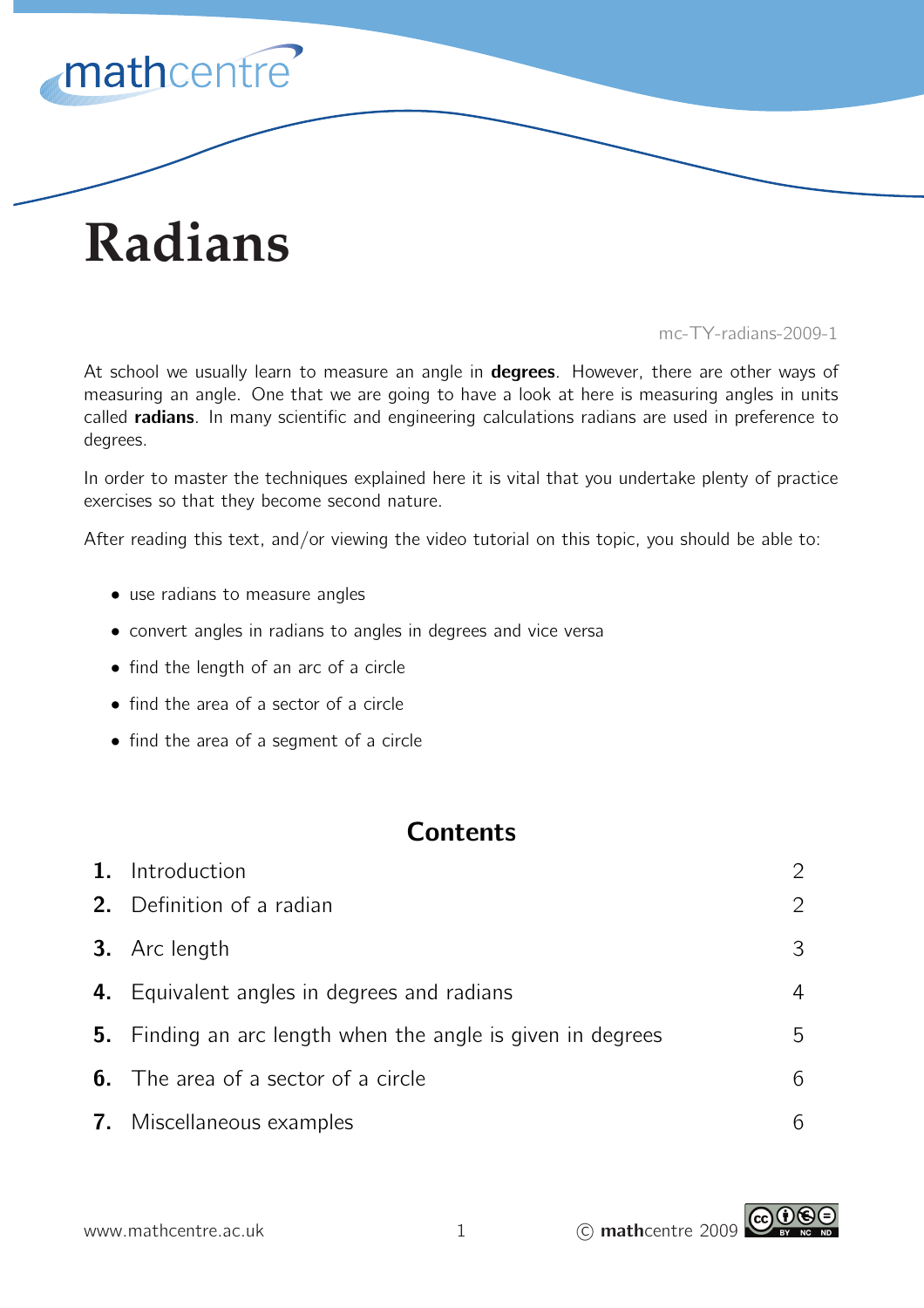# **1. Introduction**

At school we usually learn to measure an angle in **degrees**. We are well aware that a full rotation is 360◦ as shown in Figure 1.



Figure 1. A full rotation is  $360^\circ$ .

However, there are other ways of measuring an angle. One way that we are going to have a look at here is measuring angles in units called **radians**. In many scientific and engineering calculations radians are used in preference to degrees.

# **2. Definition of a radian**

Consider a circle of radius  $r$  as shown in Figure 2.



Figure 2. The arc shown has a length chosen to equal the radius; the angle is then 1 radian.

In Figure 2 we have highlighted part of the circumference of the circle chosen to have the same length as the radius. The angle at the centre, so formed, is 1 radian.



An angle of one radian is subtended by an arc having the same length as the radius as shown in Figure 2.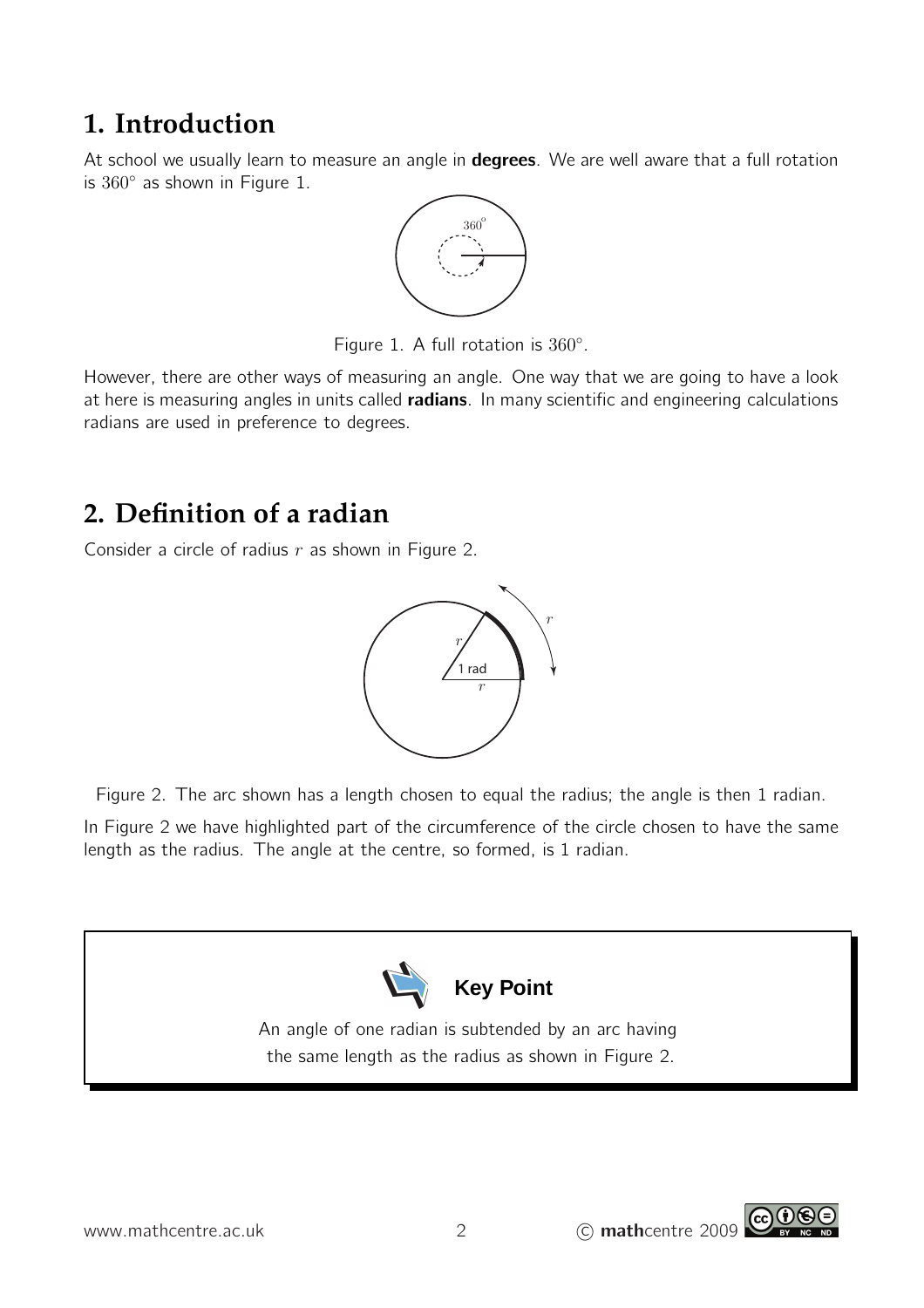# **3. Arc length**

We will now use this definition to find a formula for the length of an arbitrary arc.

We have seen that an angle of 1 radian is subtended by an arc of length  $r$  as illustrated in the left-most diagram in Figure 3. By extension an angle of 2 radians will be subtended by an arc of length  $2r$ , as shown.



Figure 3. An angle of 2 radians is subtended by an arc of length  $2r$ .

Note from these diagrams that the length of the arc is always given by

the angle in radians  $\times$  the radius

In the general case, the length s, of an arbitrary arc which subtends an angle  $\theta$  is  $r\theta$  as illustrated in Figure 4.



Figure 4. The arc length s, is given by  $r \times \theta$ 

This gives us a way of calculating the arc length when we know the angle at the centre of the circle and we know its radius.



## Exercise 1

Determine the angle (in radians) subtended at the centre of a circle of radius 3cm by each of the following arcs:

- a) arc of length 6 cm b) arc of length  $3\pi$  cm
- c) arc of length 1.5 cm d) arc of length  $6\pi$  cm

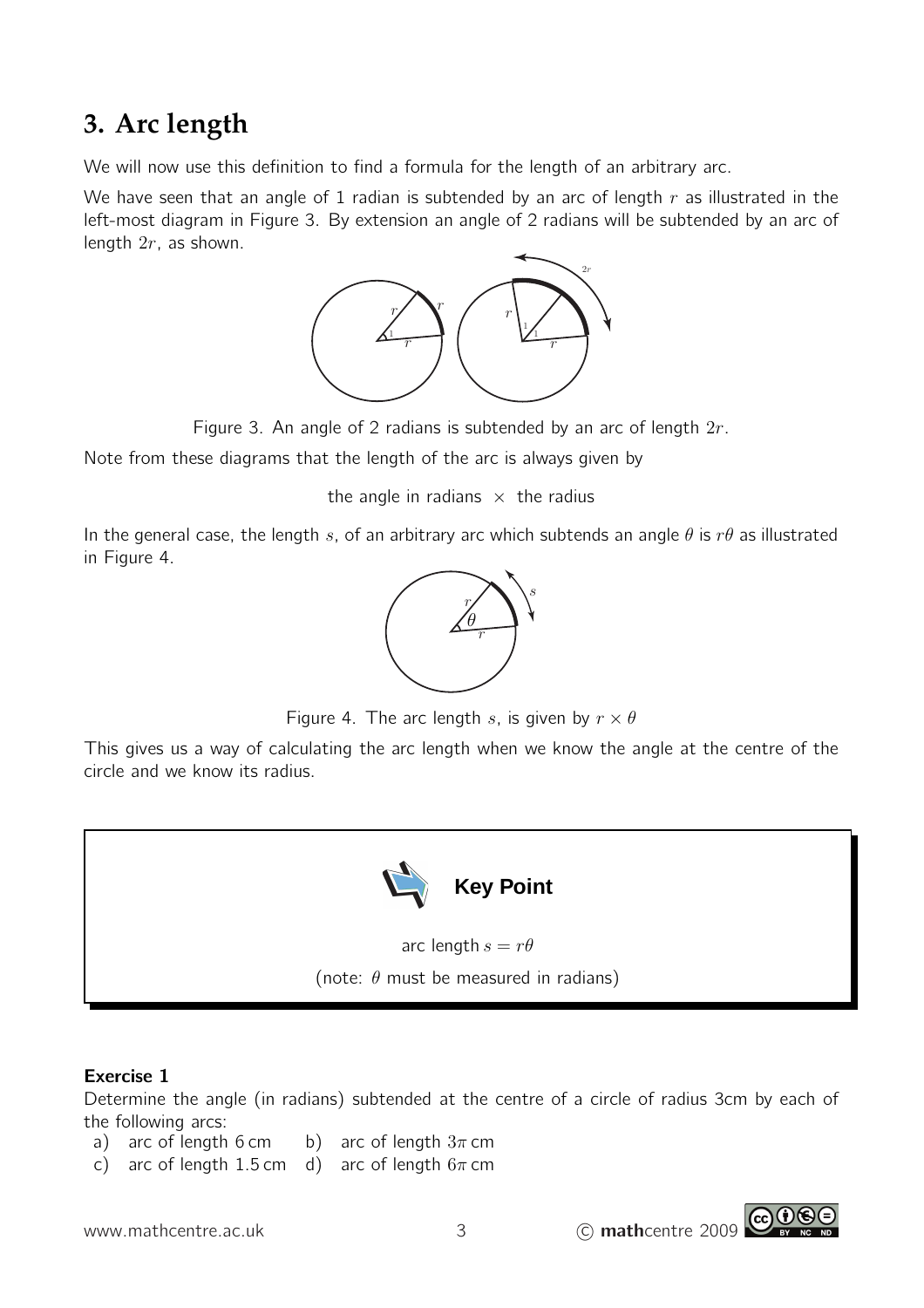# **4. Equivalent angles in degrees and in radians**

We know that the arc length for a full circle is the same as its circumference,  $2\pi r$ .

We also know that the arc length  $=r\theta$ .

So for a full circle

$$
2\pi r = r\theta
$$

that is

 $\theta = 2\pi$ 

In other words, when we are working in radians, the angle in a full circle is  $2\pi$  radians, in other words

 $360^\circ = 2\pi$  radians

This enables us to have a set of equivalences between degrees and radians.



The Key Point gives a list of angles measured in degrees on the left and the equivalent list in radians on the right. It is important in mathematical work that you record correctly the unit of measure you are using.

Another useful relationship is given as follows:

$$
\pi \text{ radians } = 180^{\circ}
$$

so

1 radian = 
$$
\frac{180}{\pi}
$$
 degrees = 57.296° (3 d.p.)

So 1 radian is just over  $57^\circ$ .

## Some notation.

There are various conventions used to denote radians. Some books and some teachers use 'rads' as in 2 rads. Others use a small  $c$  as in  $2^c$ . Some others use no symbol at all and assume that radians are being used. When an angle is expressed as a multiple of  $\pi$ , for example as in the expression  $\sin \frac{3\pi}{2}$ , it is taken as read that the angle is being measured in radians.

www.mathcentre.ac.uk 4 c mathcentre 2009

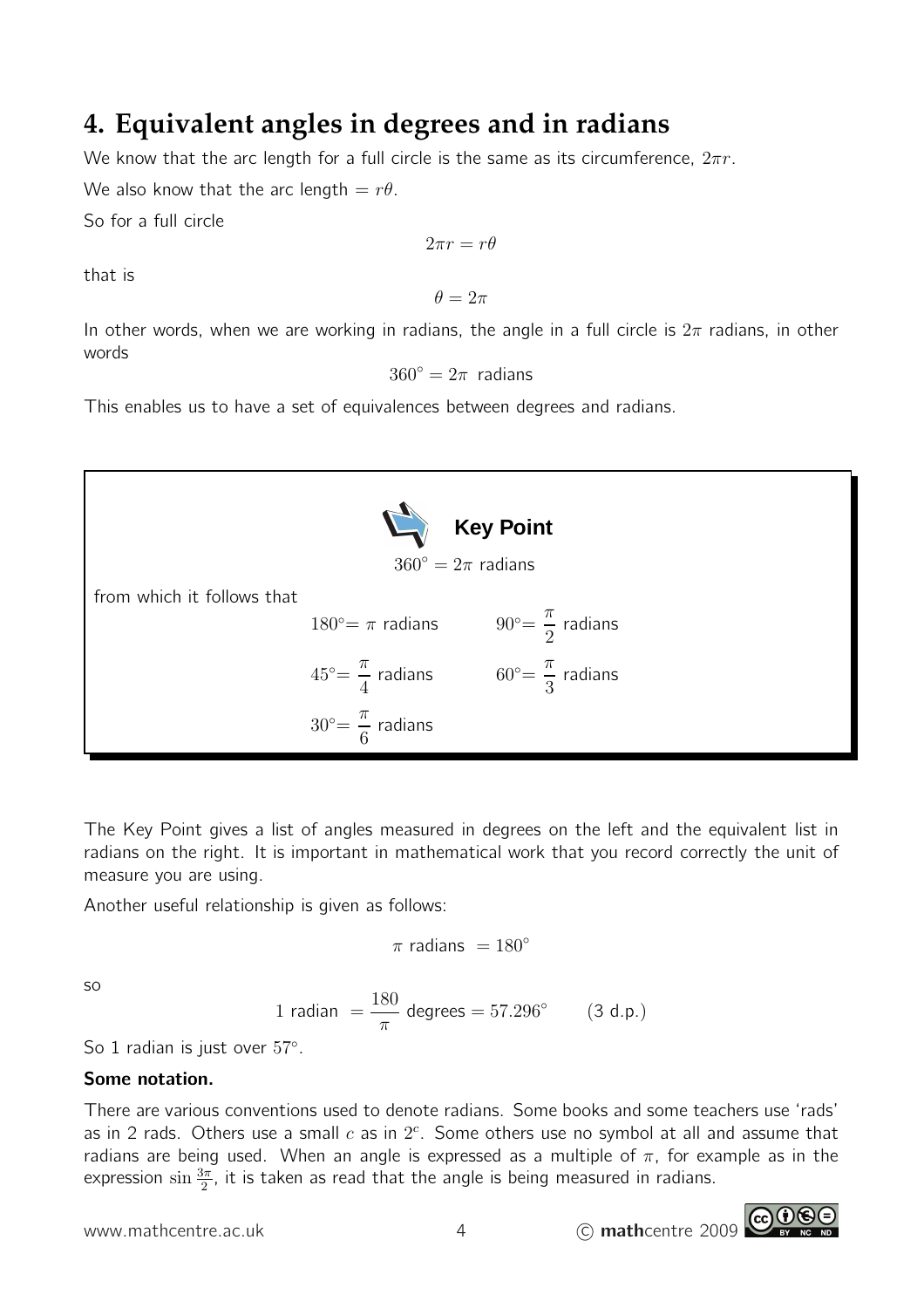#### Exercise 2

- 1. When each of the following angles is converted from degrees to radians the answer can be expressed as a multiple of  $\pi$  (note that it may be a fractional multiple). In each case state the multiple (e.g for an answer of  $\frac{4\pi}{5}$  the multiple is  $\frac{4}{5}$ ).
	- a) 90° b) 360° c) 60°  $\mathrm{d})$  45°
	- e)  $120^\circ$ f)  $15^{\circ}$  g)  $135^{\circ}$  h)  $270^{\circ}$
- 2. Convert each of the following angles from radians to degrees.
	- a)  $\frac{\pi}{2}$  radians b)  $\frac{3\pi}{4}$  radians c)  $\pi$  radians d)  $\frac{\pi}{6}$  radians
	- e)  $5\pi$  radians f)  $\frac{4\pi}{5}$  radians g)  $\frac{7\pi}{4}$  radians h)  $\frac{\pi}{10}$  radians
- 3. Convert each of the following angles from degrees to radians giving your answer to 2 decimal places.

a)  $17^{\circ}$  b)  $49^{\circ}$  c)  $124^{\circ}$  d)  $200^{\circ}$ 

4. Convert each of the following angles from radians to degrees, giving your answer to 1 decimal place.

a) 0.6 radians b) 2.1 radians c) 3.14 radians d) 1 radian

## **5. Finding an arc length when the angle is given in degrees**

We know that if  $\theta$  is measured in radians, then the length of an arc is given by  $s = r\theta$ .

Suppose  $\theta$  is measured in degrees. We shall derive a new formula for the arc length.



Figure 5. In this circle the angle  $\theta$  is measured in degrees.

Referring to Figure 5, the ratio of the arc length to the full circumference will be the same as the ratio of the angle subtended by the arc, to the angle in a full circle; that is

$$
\frac{s}{2\pi r} = \frac{\theta^{\circ}}{360^{\circ}}
$$

So, when  $\theta$  is measured in degrees we can use the following formula for arc length:

$$
s=2\pi r \times \frac{\theta^\circ}{360^\circ}
$$

Notice how the earlier formula, used when the angle is measured in radians, is much simpler.

www.mathcentre.ac.uk 5 c mathcentre 2009

ெ⊕

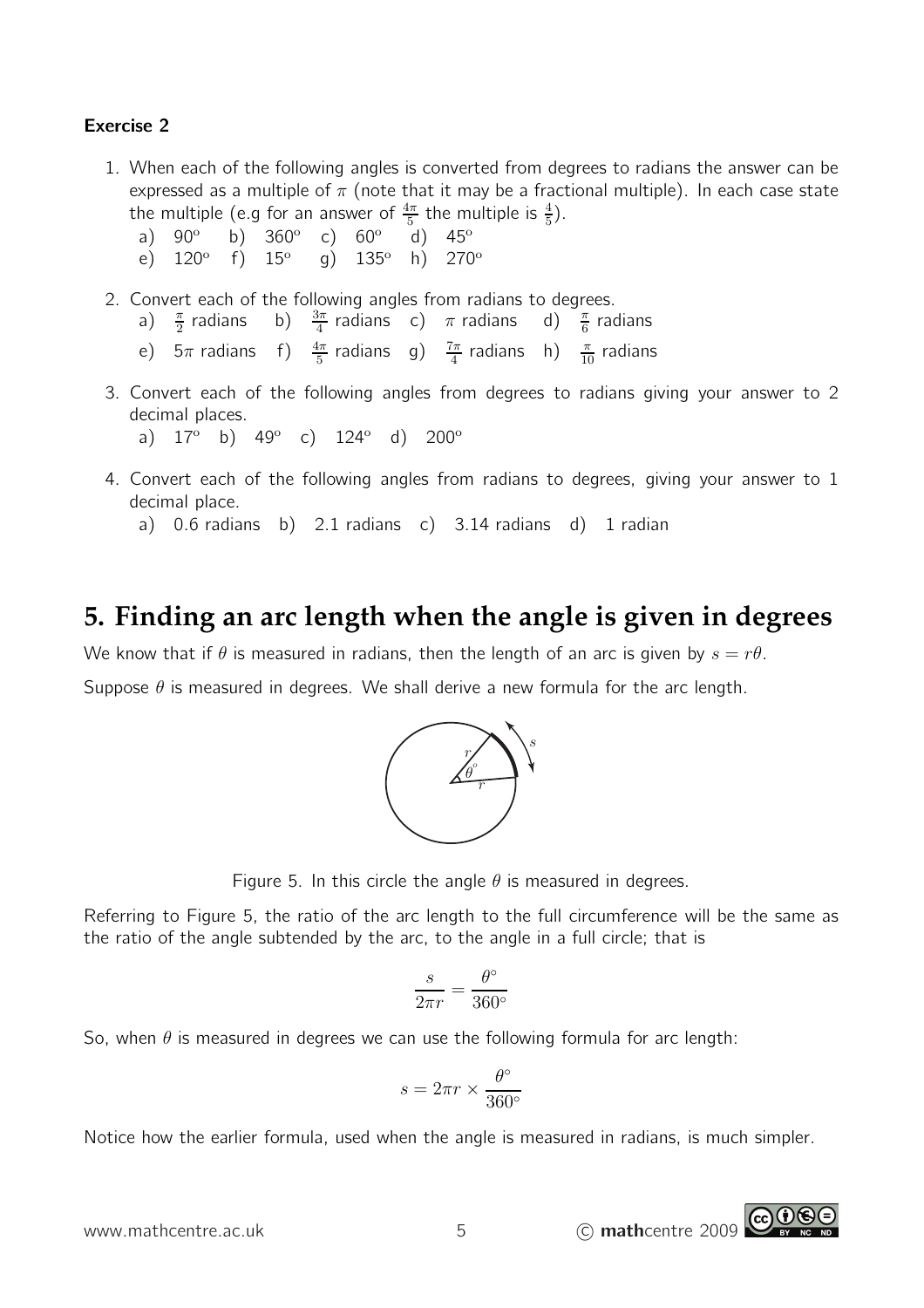## **6. The area of a sector of a circle**

A sector of a circle with angle  $\theta$  is shown shaded in Figure 6.





The ratio of the area of the sector to the area of the full circle will be the same as the ratio of the angle  $\theta$  to the angle in a full circle. The full circle has area  $\pi r^2$ . Therefore

$$
\frac{\text{area of sector}}{\text{area of full circle}} = \frac{\theta}{2\pi}
$$

 $\overline{2\pi}$ 

1 2  $r^2\theta$ 

=

 $\times \pi r^2$ 

area of sector  $=$   $\frac{\theta}{2}$ 

and so

Key Point  
area of sector 
$$
=
$$
  $\frac{1}{2}r^2\theta$   
when  $\theta$  is measured in radians

# **7. Miscellaneous Examples**

## Example

Consider the circle shown in Figure 7. Suppose we wish to calculate the angle  $\theta$ .





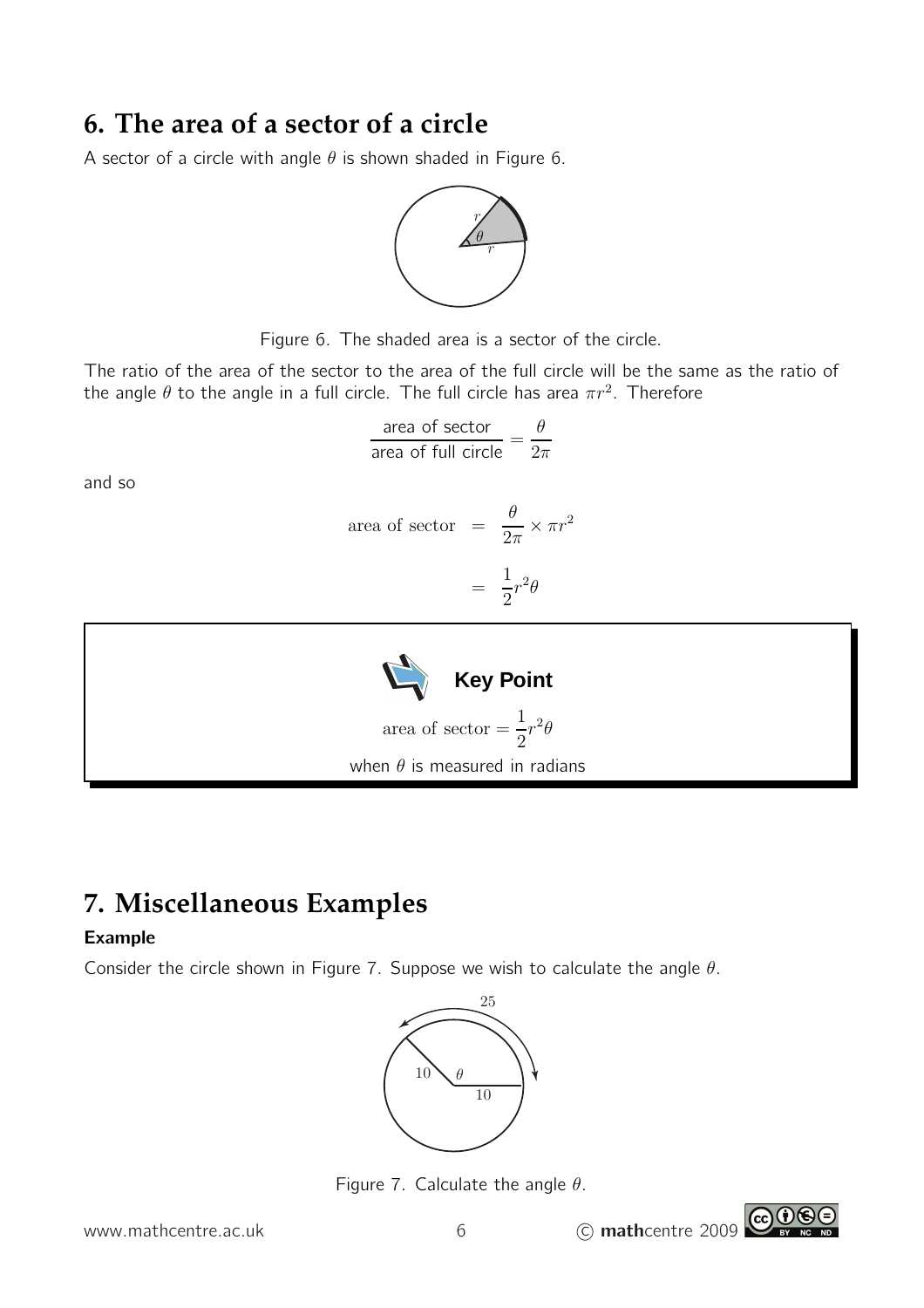We know the arc length and radius. We can use the formula  $s = r\theta$ . Substituting the given values

$$
25=10\theta
$$

and so

$$
\theta = \frac{25}{10} = 2.5
$$
 rads

What is this angle in degrees ? We know

 $\pi$  rads = 180 $\degree$ 

and so

$$
1 \text{ rad } = \frac{180^{\circ}}{\pi}
$$

It follows that

2.5 rads = 
$$
2.5 \times \frac{180^{\circ}}{\pi} = 143.2^{\circ}
$$

#### Example

Refer to Figure 8. Suppose we have a circle of radius 10cm and an arc of length 15cm. Suppose we want to find (a) the angle  $\theta$ , (b) the area of the sector  $OAB$ , (c) the area of the minor segment (shaded).



Figure 8. The shaded area is called the minor segment.

- (a) Using  $s = r\theta$  we have  $15 = 10\theta$  and so  $\theta = \frac{15}{10}$ 10  $= 1.5^c$ .
- (b) Using the formula for the area of the sector,  $A=\frac{1}{2}$ 2  $r^2\theta$ , we find

area 
$$
=\frac{1}{2}r^2\theta
$$
  
 $=\frac{1}{2}(10^2)(1.5)$   
 $=75 \text{ cm}^2$ 

(c) We already know that the area of the sector  $OAB$  is  $75cm^2$ . If we can work out the area of the triangle  $AOB$  we can then determine the area of the minor segment. (Recall the formulae for the area of triangle,  $A = \frac{1}{2}$  $\frac{1}{2}ab\sin C.$ )

area of triangle 
$$
= \frac{1}{2}r^2 \sin \theta
$$

$$
= \frac{1}{2}10^2 \sin 1.5
$$

$$
= 49.87 \text{ cm}^2
$$

www.mathcentre.ac.uk 7 c mathcentre 2009